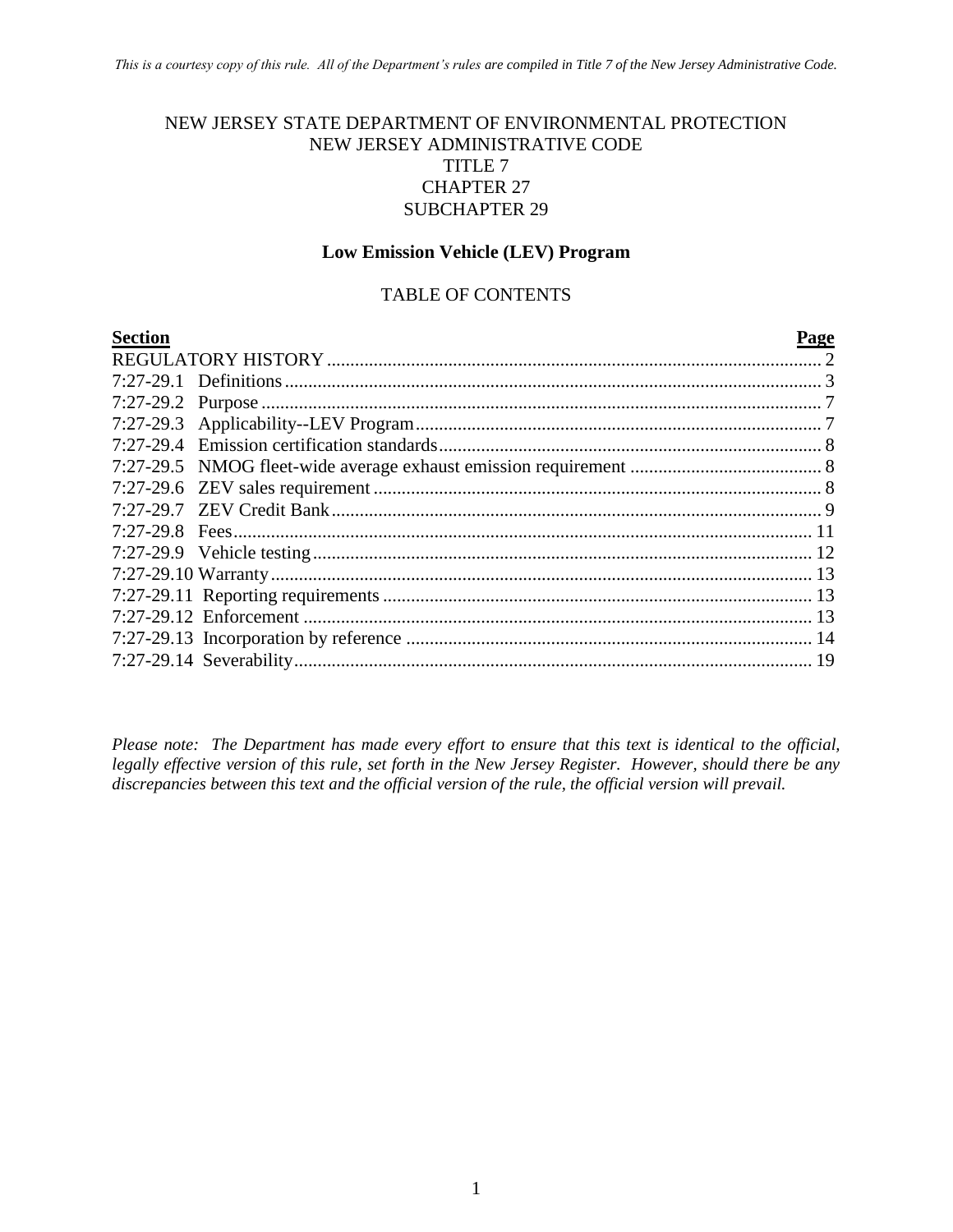*This is a courtesy copy of this rule. All of the Department's rules are compiled in Title 7 of the New Jersey Administrative Code.*

# **REGULATORY HISTORY**

| Effective: | January 17, 2006  |
|------------|-------------------|
| Operative: | January 27, 2006  |
| See:       | 38 N.J.R. 497(b)  |
|            |                   |
| Effective: | September 6, 2011 |
| Operative: | August 12, 2011   |
| See:       | 43 N.J.R. 2328(a) |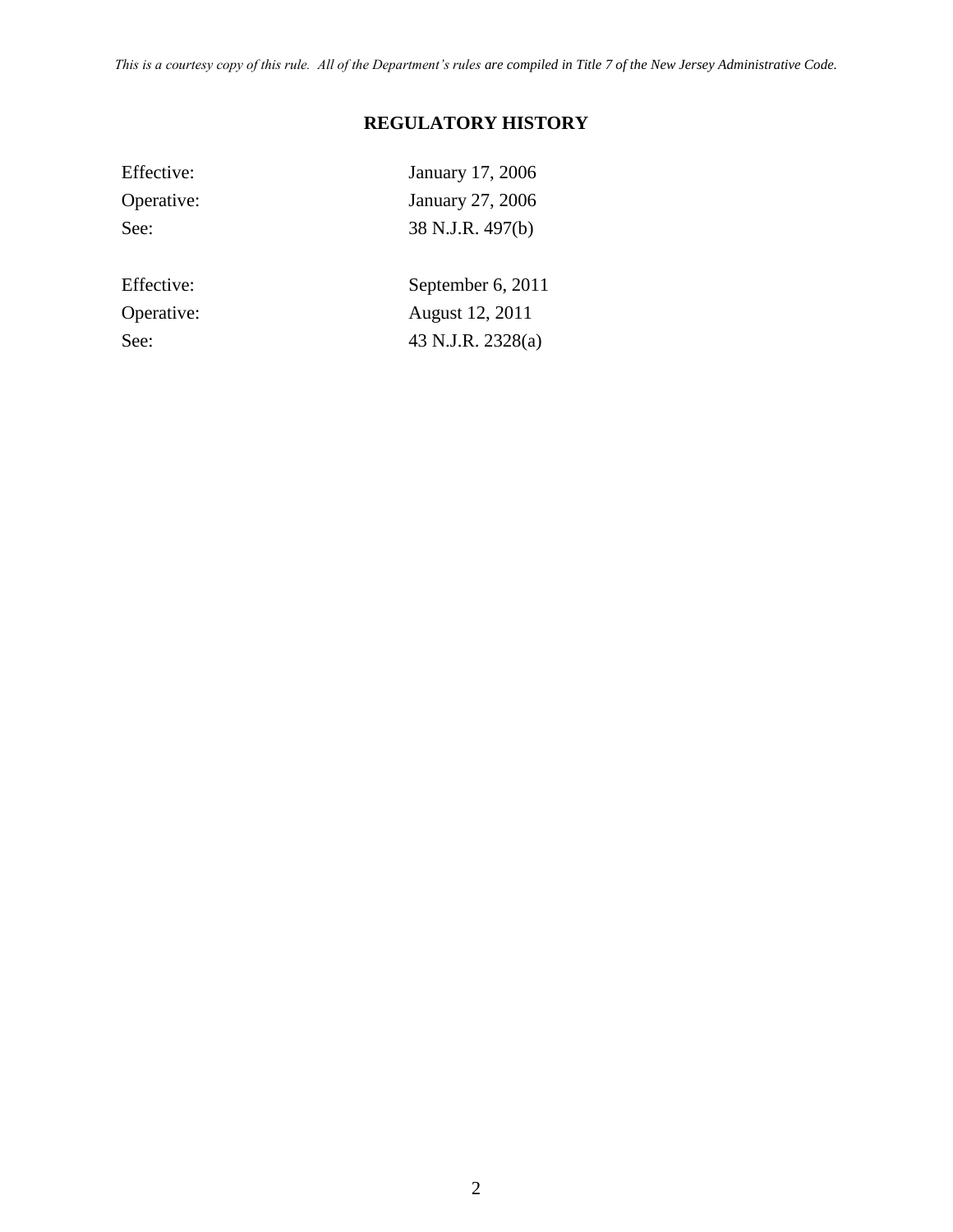#### **7:27-29.1 Definitions**

The following words and terms, when used in this subchapter, shall have the following meanings unless the context clearly indicates otherwise.

**"Advanced technology partial zero emission vehicle"** or **"ATPZEV"** means a vehicle certified as an advanced technology partial zero emission vehicle pursuant to the CARB vehicle standards for the applicable model year and has received a CARB Executive Order, but shall not include a partial zero emission vehicle or a zero emission vehicle.

**"Air contaminant emission control system"** means the equipment designed for installation on a motor vehicle or motor vehicle engine for the purpose of reducing the air contaminants emitted from the motor vehicle or motor vehicle engine or a system or engine modifications on a motor vehicle which causes a reduction of air contaminants emitted from the motor vehicle engine, including, but not limited to, exhaust control systems, fuel evaporative control systems and crankcase ventilating systems.

**"Business"** means an occupation, profession or trade; a person or partnership or corporation engaged in commerce, manufacturing, or a service; a profit-seeking enterprise or concern.

**"California-certified"** means a vehicle having a valid Executive Order stating that the vehicle meets all applicable requirements under applicable sections of Title 13, CCR and approved for sale in California by the CARB.

**"California Air Resources Board"** or **"CARB"** means the agency or its successor established and empowered to regulate sources of air pollution in the state of California, including motor vehicles, pursuant to Section 39003, California Health & Safety Code, as amended or supplemented.

**"California credit balance"** means the balance of credits that a manufacturer has on deposit with the California ZEV Bank on January 2, 2008.

**"California credit ratio"** means the ratio of the average number of PCs and LDT-1s that a manufacturer produced and delivered for sale in New Jersey to the average number of PCs and LDT-1s the manufacturer produced and delivered for sale in California during the time period selected by the manufacturer for calculation of their ZEV sales requirement for model year 2009, as set forth in Title 13, CCR, Section 1962.

**"California low emission vehicle program"** means the low emission vehicle program being implemented in the state of California, pursuant to the provisions of the Clean Air Act and the California Code of Regulations.

**"CCR"** means the California Code of Regulations.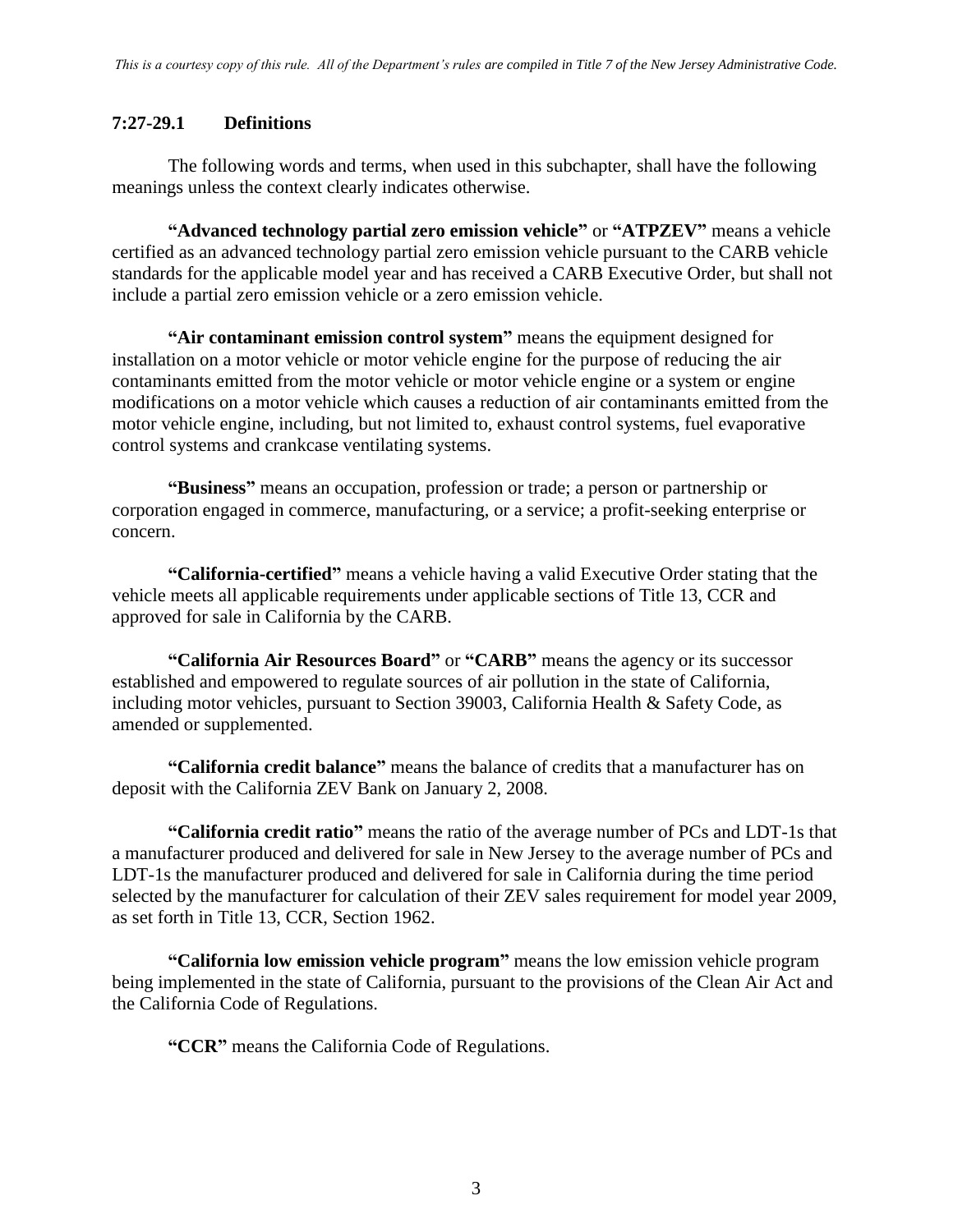**"Certificate of conformity"** means that document issued by California Air Resources Board, or the United States Environmental Protection Agency.

**"Clean Air Act"** or **"CAA"** means the Federal Clean Air Act, 42 U.S.C. §§ 7401 et seq., as amended and supplemented.

**"Commissioner"** means the Commissioner of the Department.

**"Dealer"** means any person actively engaged in the business of offering to sell, soliciting or advertising the sale, buying, transferring, leasing, selling or exchanging new motor vehicles and who has an established place of business.

**"Delivered for sale"** means vehicles that have received a bill of lading for sale in New Jersey and are shipped, or are in the process of being shipped, to a dealer in New Jersey.

**"Department"** means the New Jersey Department of Environmental Protection.

**"Emergency vehicle"** means any publicly owned vehicle operated by a peace officer in the performance of their duties, any authorized emergency vehicle used for fighting fires or responding to emergency fire calls and any publicly owned authorized emergency vehicle used by an emergency medical technician or paramedic or any ambulance used by a private entity under contract with a public agency.

**"Emission standards"** means specified limitations on the discharge of air contaminants into the atmosphere.

**"Engine family"** means the basic classification unit comprised of the engine and drive train configuration selected by a manufacturer and used for the purpose of certification testing.

**"Executive Order"** means a document issued by the CARB certifying that a specified test group or model year vehicle has met all applicable requirements adopted by the CARB pursuant to the applicable sections of Title 13, CCR for the control of specified air contaminants from motor vehicles and is thereby certified for sale in California.

**"Gross vehicle weight rating"** or **"GVWR"** means the value specified by the manufacturer as the maximum design loaded weight of a single vehicle.

**"Intermediate volume manufacturer"** means a manufacturer that has been designated by the CARB as an intermediate volume manufacturer as defined at Title 13, CCR, Section 1900.

**"Large volume manufacturer"** means a manufacturer that has been designated by the CARB as a large volume manufacturer as defined at Title 13, CCR, Section 1900.

**"Light-duty truck"** means any 2000 and subsequent model year motor vehicle certified to the standards in Title 13, CCR, Section 1961(a)(1), rated at 8,500 pounds gross vehicle weight or less, and any other motor vehicle rated at 6,000 pounds gross vehicle weight or less, which is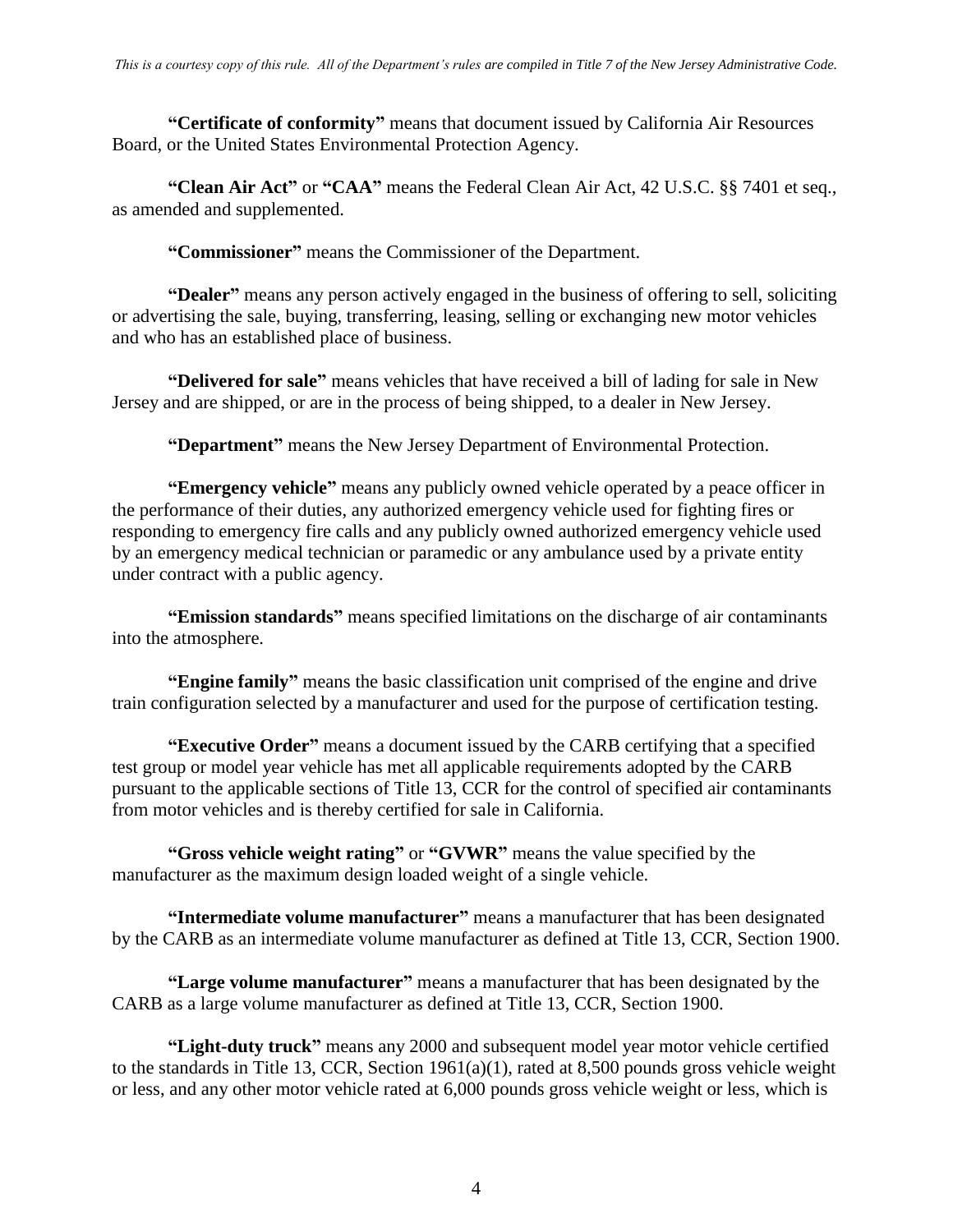designed primarily for purposes of transportation of property or is a derivative of such a vehicle, or is available with special features enabling off-street or off-highway operation and use.

**"LDT-1"** or **"Light-duty truck-1"** means a light-duty truck with a loaded vehicle weight of 3,750 pounds or less.

**"LDT-2"** or **"Light-duty truck-2"** means a light-duty truck with a loaded vehicle weight of greater than 3,750 pounds and a gross vehicle weight of less than or equal to 8,500 pounds and includes medium-duty passenger vehicles when determining compliance with the greenhouse gas emission standards of this subchapter.

**"Loaded vehicle weight"** means the vehicle curb weight plus 300 pounds.

**"Mail out"** means a widely distributed general correspondence issued by the CARB whenever said board needs information from the public, or when it wishes to inform the public of new information.

**"Manufacturer"** means any small, intermediate, or large volume vehicle manufacturer as defined at Title 13, CCR, Section 1900.

**"Medium-duty passenger vehicle"** means medium-duty passenger vehicle as defined at Title 13, CCR, Section 1900.

**"Model year"** means model year as defined at 40 CFR 85.2302 and determined in accordance with the provisions of 40 CFR 85.2301 through 85.2304, as supplemented or amended, and incorporated herein by reference.

**"Motor vehicle"** or **"vehicle"** means every device in, upon, or by which a person or property is or may be transported otherwise than by muscular power, excepting such devices as run only upon rails or tracks and motorized bicycles.

**"Motor vehicle engine"** means an engine that is used to propel a motor vehicle.

**"New motor vehicle engine"** means a new engine in a motor vehicle.

**"New vehicle"** means any vehicle with 7,500 miles or fewer on its odometer.

**"Non-methane organic gas"** or **"NMOG"** means the total mass of oxygenated and nonoxygenated hydrocarbon emissions.

**"Partial zero emission vehicle"** or **"PZEV"** means a vehicle certified as a partial zero emission vehicle pursuant to the CARB vehicle standards for the applicable model year and has received a CARB Executive Order, but shall not include an advanced technology partial zero emission vehicle or a zero emission vehicle.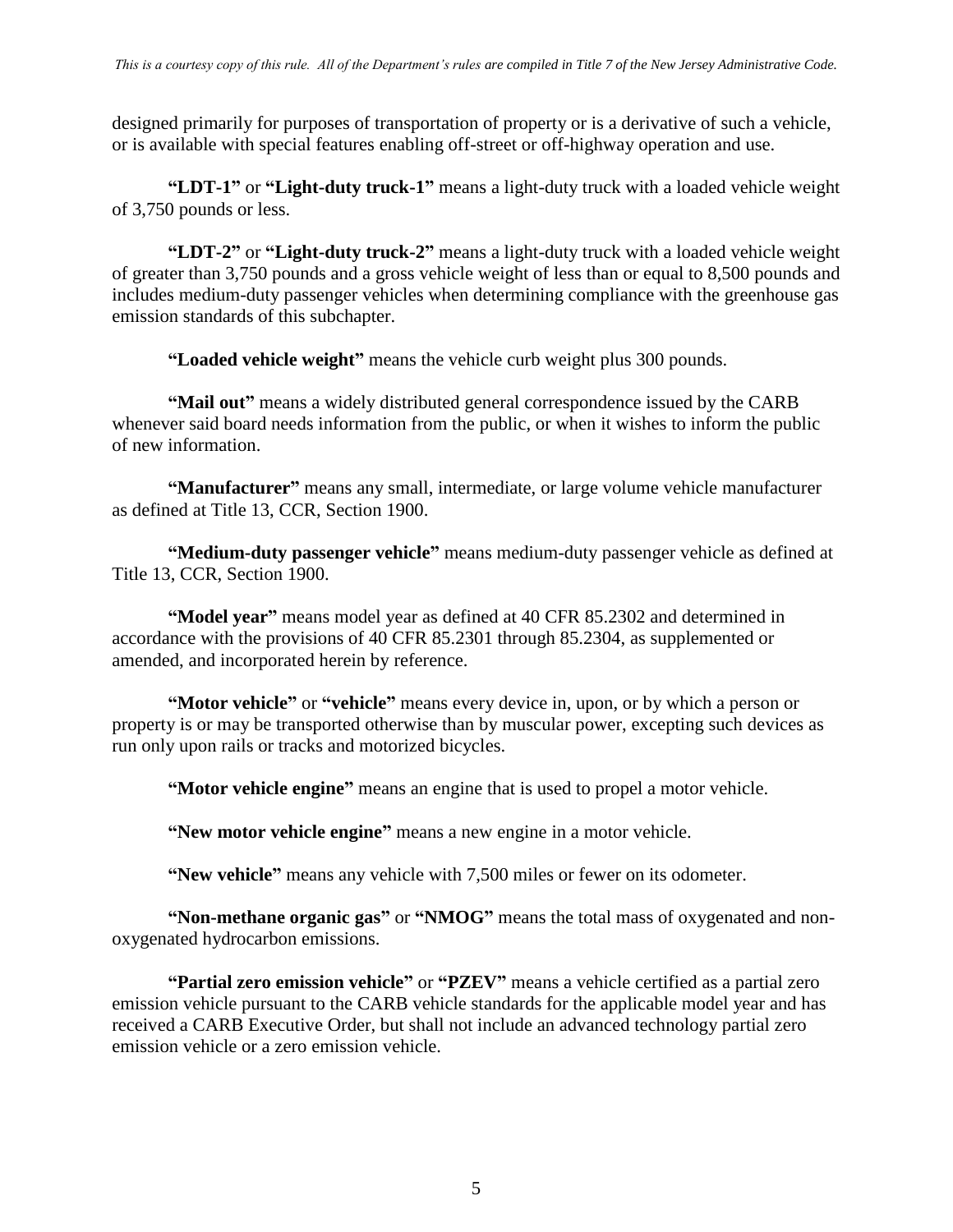**"Passenger car"** means any motor vehicle designed primarily for transportation of individuals and having a design capacity of 12 individuals or fewer.

**"Person"** means an individual, public or private corporation, company, partnership, firm, association, society or joint stock company, municipality, state, interstate body, the United States, or any board, commission, employee, agent, officer or political subdivision of a state, an interstate body or the United States.

**"Placed in service"** means having been sold to an ultimate purchaser and not to a dealer or other distribution chain entity, and having been individually registered for on-road use by the New Jersey Motor Vehicle Commission.

**"Sale"** or **"sell"** means the transfer of equitable or legal title to a motor vehicle or motor vehicle engine to the ultimate purchaser.

**"State"** means the State of New Jersey, unless otherwise specified.

**"Test group"** means a grouping of vehicles as defined by 40 CFR 86.1827-01, as supplemented or amended, and incorporated herein by reference.

**"Test vehicle"** means an experimental or prototype motor vehicle that appears to have very low emission characteristics, or a used motor vehicle within which an experimental motor vehicle pollution control device is installed, and which has also received a test vehicle or fleet permit from the CARB.

**"Ultimate purchaser"** means, with respect to any new motor vehicle or new motor vehicle engine, the first person whom in good faith purchases a new motor vehicle or new motor vehicle engine for purposes other than resale.

**"USEPA"** means the United States Environmental Protection Agency.

**"Vehicle equivalent credit"** or **"credit"** means ZEV credit and represents one ZEV, PZEV or ATPZEV that a manufacturer delivers for sale in New Jersey, multiplied by the applicable credit multiplier as established in N.J.A.C. 7:27-29.7.

**"Vehicle identification number"** or **"VIN"** means a unique, 17 digit, alphanumeric code that the vehicle manufacturer assigns to a vehicle.

**"Zero emission vehicle"** or **"ZEV"** means a vehicle certified as a zero emission vehicle pursuant to the CARB zero emission vehicle standards for the applicable model year, but shall not include an advanced technology partial zero emission vehicle or a partial zero emission vehicle.

**"ZEV Credit Bank"** means the system designated by the Department, that records and tracks the generation, verification, transfer, voluntary retirement, use, and invalidation of vehicle equivalent credits.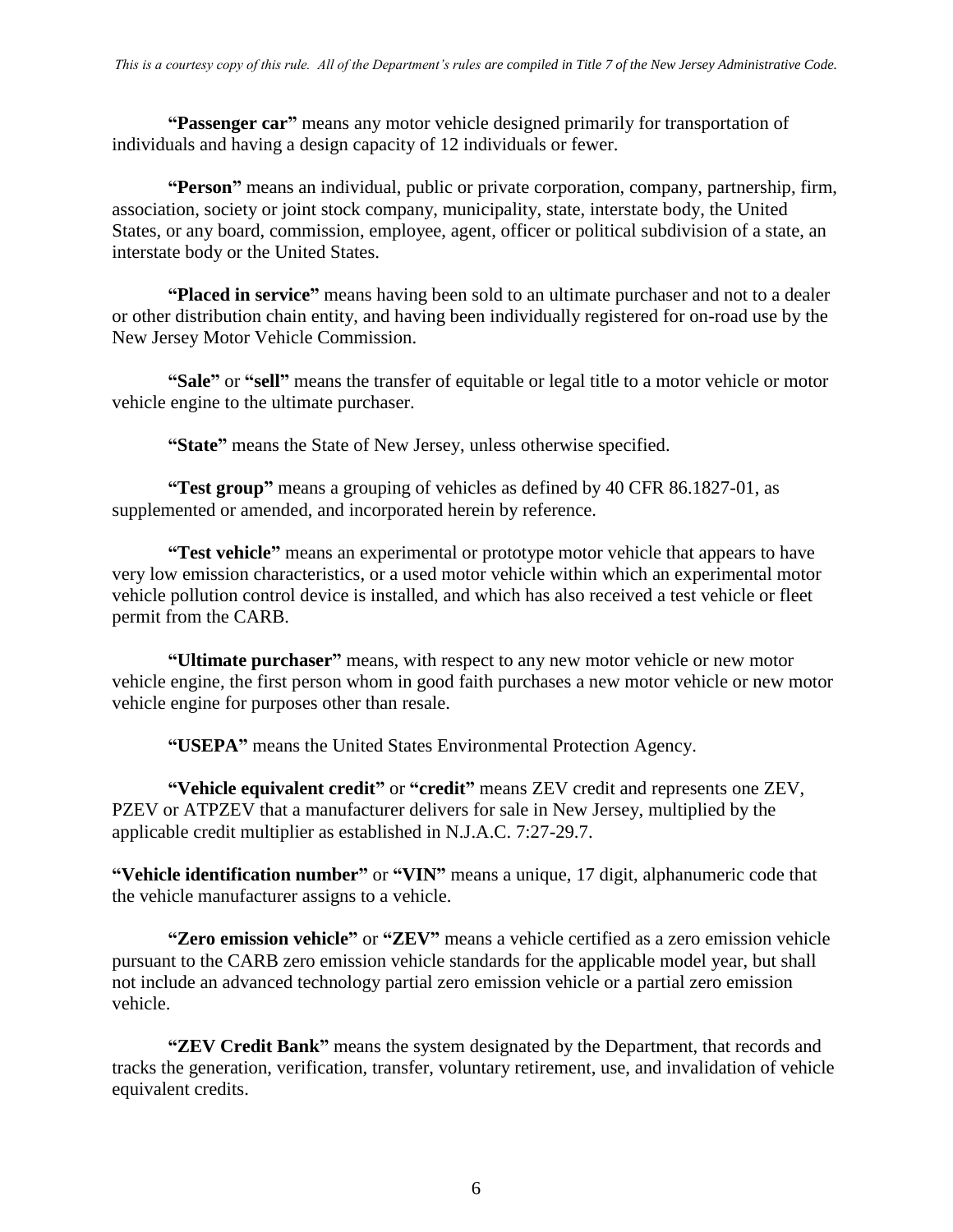## **7:27-29.2 Purpose**

- (a) This subchapter establishes in the State a LEV program, which incorporates the requirements of the California LEV program.
- (b) The LEV program shall apply to all model year 2009 and subsequent motor vehicles that are passenger cars and light-duty trucks subject to the California LEV program and delivered for sale in New Jersey on or after January 1, 2009.
- (c) This subchapter establishes the ZEV Credit Bank, through which manufacturers of passenger cars and light-duty trucks may earn, bank, and acquire from other manufacturers credits for certain qualifying vehicles. Vehicle manufacturers may use the credits to offset the ZEV sales requirements of the LEV program.

## **7:27-29.3 Applicability - LEV program**

- (a) Except as set forth in (b) and (c) below, no dealer or other person within this State shall deliver for sale, offer for sale, sell, import, deliver, purchase, rent, acquire, receive, or register on or after January 1, 2009 a new 2009 or subsequent model-year passenger car or light-duty truck unless the vehicle has been certified by the CARB and has received a CARB Executive Order.
- (b) Prior to January 1, 2010, model year 2009 vehicles that do not meet the requirements of (a) above, but were produced and delivered for sale in New Jersey on or before January 1, 2009, and have a certificate of conformity issued pursuant to the Clean Air Act, may be sold, offered for sale, purchased, acquired or received in New Jersey.
- (c) The prohibitions contained in (a) above shall not apply to passenger cars and light-duty trucks that are:
	- 1. Held for daily lease or rental to the general public or engaged in interstate commerce, that are registered and principally operated outside of New Jersey;
	- 2. Test vehicles and emergency vehicles;
	- 3. Acquired by a resident of this State for the purposes of replacing a vehicle registered to such resident, which vehicle was damaged, or became inoperative beyond reasonable repair, or was stolen while out of this State; provided that such replacement vehicle is acquired out of State at the time the previously registered vehicle was either damaged or became inoperative beyond reasonable repair or was stolen;
	- 4. Transferred by inheritance;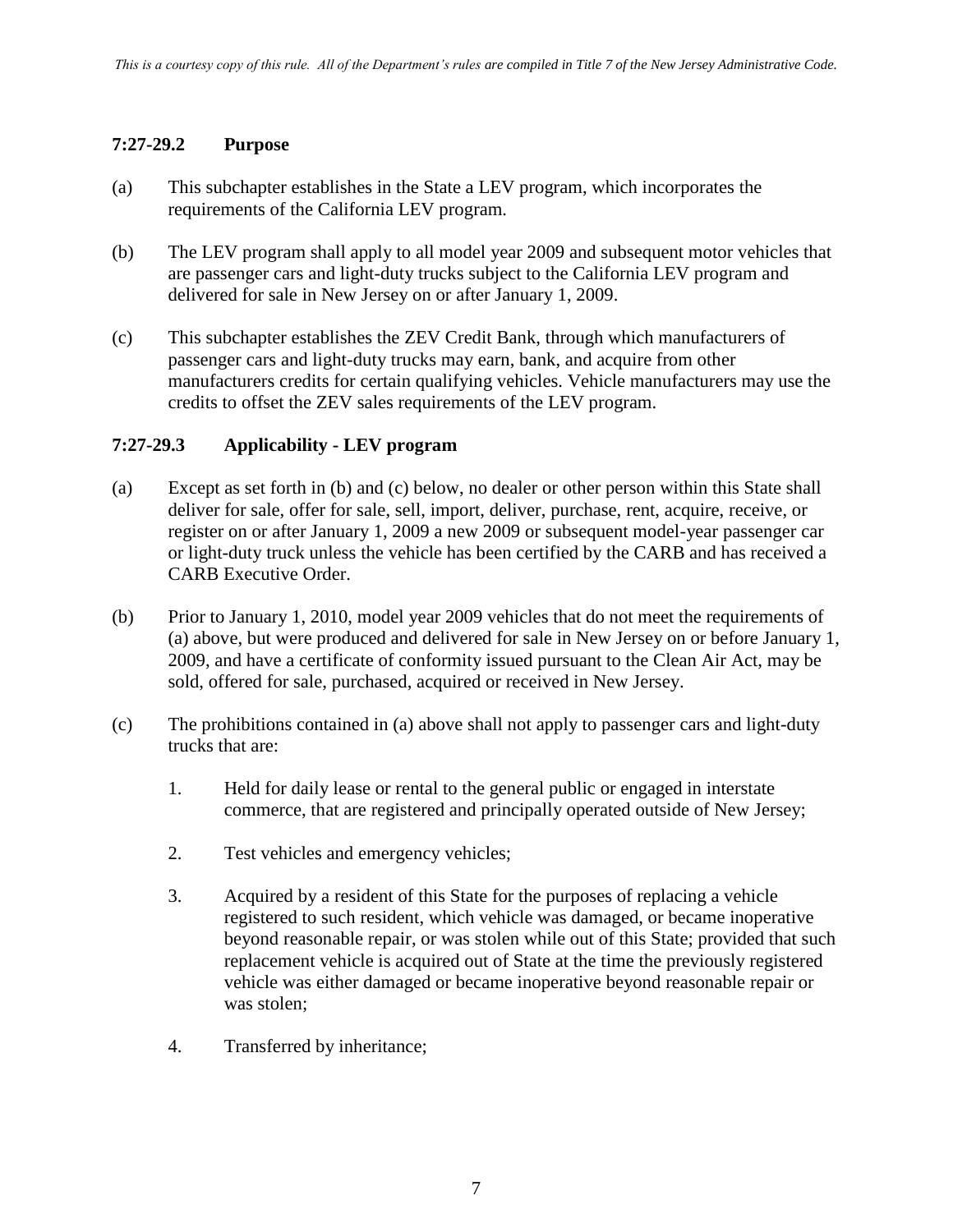- 5. Transferred by court decree;
- 6. Have a certificate of conformity issued pursuant to the Clean Air Act and originally registered in another state by a resident of that state who subsequently establishes residence in this State;
- 7. Sold directly from one dealer to another dealer;
- 8. Sold for the purpose of being wrecked or dismantled;
- 9. Sold exclusively for off-highway use; or
- 10. Sold for registration out of State.
- (d) For the purposes of this subchapter, it is presumed that the equitable or legal title to any motor vehicle with an odometer reading of 7,500 miles or more has been transferred to an ultimate purchaser and that the equitable or legal title to any motor vehicle with an odometer reading of fewer than 7,500 miles has not been transferred to an ultimate purchaser.

#### **7:27-29.4 Emission certification standards**

Each model year 2009 and subsequent motor vehicle subject to N.J.A.C. 7:27-29.3(a) shall be California-certified.

#### **7:27-29.5 NMOG fleet-wide average exhaust emission requirement**

- (a) A manufacturer of model year 2009 or later passenger cars or light-duty trucks delivered for sale in New Jersey on or after January 1, 2009 shall demonstrate compliance with the NMOG fleet-wide average exhaust emission requirement of Title 13, CCR, Section 1961, which average shall be based on the number of the manufacturer's vehicles subject to N.J.A.C. 7:27-29.3(a).
- (b) A manufacturer may accrue NMOG credits and debits and use them in accordance with Title 13, CCR, Section 1961(c), except that the formula for accruing credits at Title 13, CCR, Section 1961(c) shall be based upon the number of vehicles the manufacturer produces and delivers for sale in New Jersey in accordance with N.J.A.C. 7:27-29.3(a).

#### **7:27-29.6 ZEV Sales Requirement**

(a) Beginning on January 1, 2009, for vehicles manufactured in model year 2009 and each subsequent model year, each manufacturer shall comply with the ZEV sales requirement at Title 13, CCR, Section 1962, including early credit and banking provisions.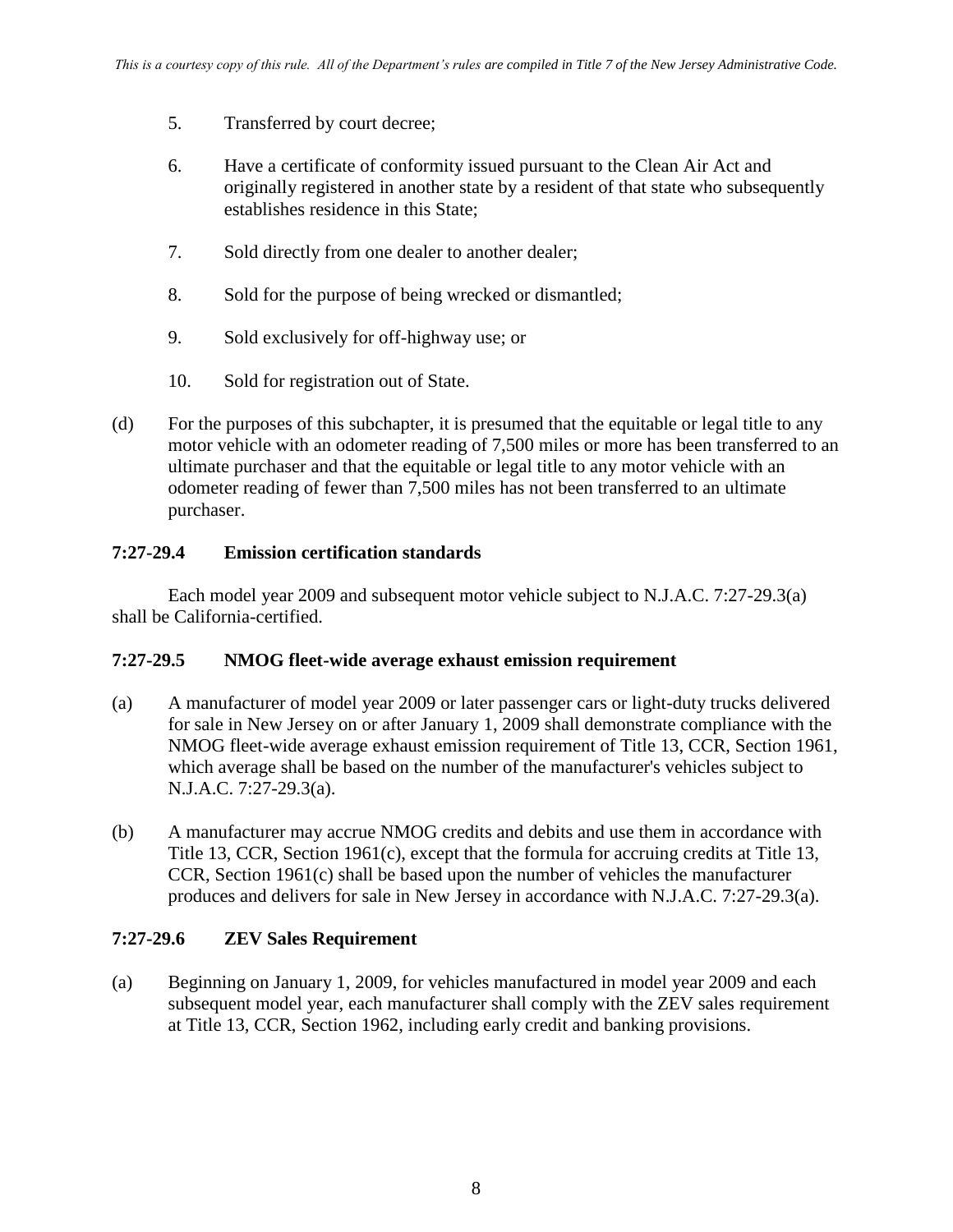(b) An intermediate volume or large volume manufacturer of ZEVs, ATPZEVs and PZEVs may use vehicle equivalent credits in accordance with Title 13, CCR, Section 1962, to offset the ZEV Sales Requirement of (a) above.

# **7:27-29.7 ZEV Credit Bank**

- (a) Beginning in model year 2009, each intermediate volume and large volume manufacturer of ZEVs, ATPZEVs and PZEVs shall open an account in the ZEV credit bank. Except as set for in (h) below, the account must be opened no later than January 1, 2009.
- (b) In order to open an account with the ZEV Credit Bank, the manufacturer shall submit to the Department an account application form containing the following information:
	- 1. For the account holder:
		- i. Name;
		- ii. Mailing address;
		- iii. Telephone number;
		- iv. Type of business (if applicable);
		- v. The authorized representative's name, title, phone number, fax number and email address; and
		- vi. The authorized representative's signature.
- (c) Upon receipt of a complete account application, the Department shall issue a unique identifier for the account and notify the account applicant of the identifier.
- (d) In order to deposit credits into the ZEV Credit Bank, a manufacturer shall submit a Notice of Credit Generation to the Department on a form that the Department provides. The Notice of Credit Generation shall include the following:
	- 1. For ZEVs delivered for sale in the State:
		- i. The manufacturer's ZEV Credit Bank account identifier;
		- ii. The model year of the vehicle qualifying for credit;
		- iii. The CARB Executive Order number;
		- iv. The ZEV Tier type (NEV, 0, I, II, III for California, III for Section 177 states);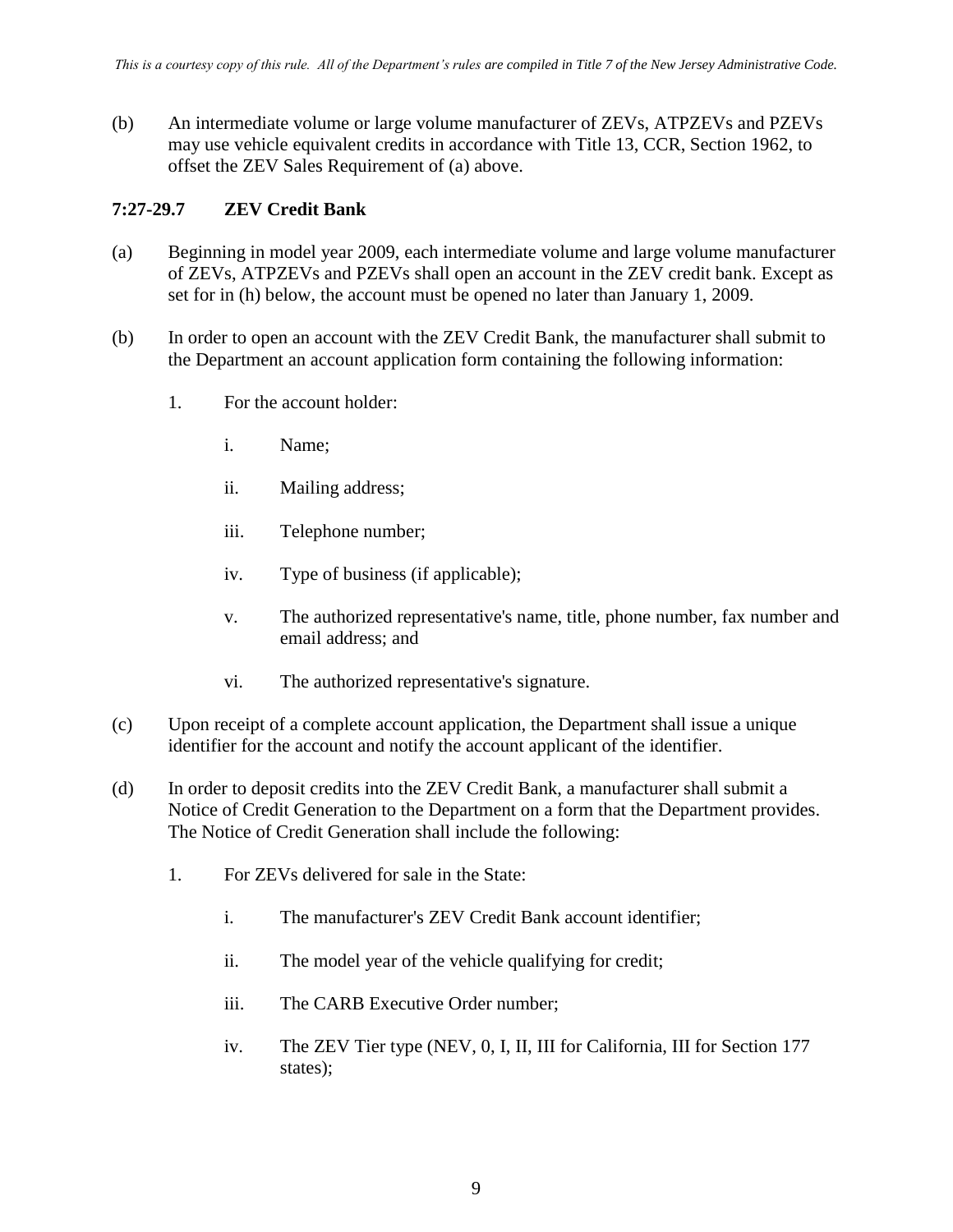- v. The vehicle identification number; and
- vi. The date the vehicle was delivered for sale in New Jersey.
- 2. For ZEVs placed in service in the State, all information listed under (d)1, above, and also the following:
	- i. The date the vehicle was placed in service; and
	- ii. Whether the vehicle was placed in service with an option to purchase or lease the vehicle;
- 3. For ATPZEVs and PZEVs delivered for sale in the State:
	- i. The vehicle certification class (ATPZEV or PZEV);
	- ii. The manufacturer's ZEV Credit Bank account identification;
	- iii. The model year of the vehicle(s);
	- iv. The date the vehicle was delivered for sale in New Jersey;
	- v. For ATPZEVs, the Federal test group;
	- vi. The CARB executive order number; and
	- vii. The number of vehicles delivered.
- (e) The number of the credits generated and deposited for each qualifying vehicle shall be the number of qualifying vehicles times the applicable multiplier forth in Title 13 of the California Code of Regulations, Section 1962, except the multiplier applied to vehicles produced and delivered for sale in New Jersey from January 1, 1999 to January 13, 2004 shall be the highest applicable multiplier used by the CARB for the period January 1, 1999 to January 13, 2004.
- (f) A vehicle equivalent credit does not constitute or convey a property right.
- (g) Except as provided in (h) below, annually each manufacturer shall submit to the Department Notices of Generation or notice of a transfer to another manufacturer. Credits generated that are not reported to the Department on or before September 1 following the close of the model year in which the qualifying vehicle was produced and delivered for sale in the State shall not be deposited into the manufacturer's account, and cannot be used to offset ZEV sales requirements.
- (h) In order to generate and deposit credits for vehicles delivered for sale in the State during the 1999 through 2005 model years, a manufacturer shall open an account with the ZEV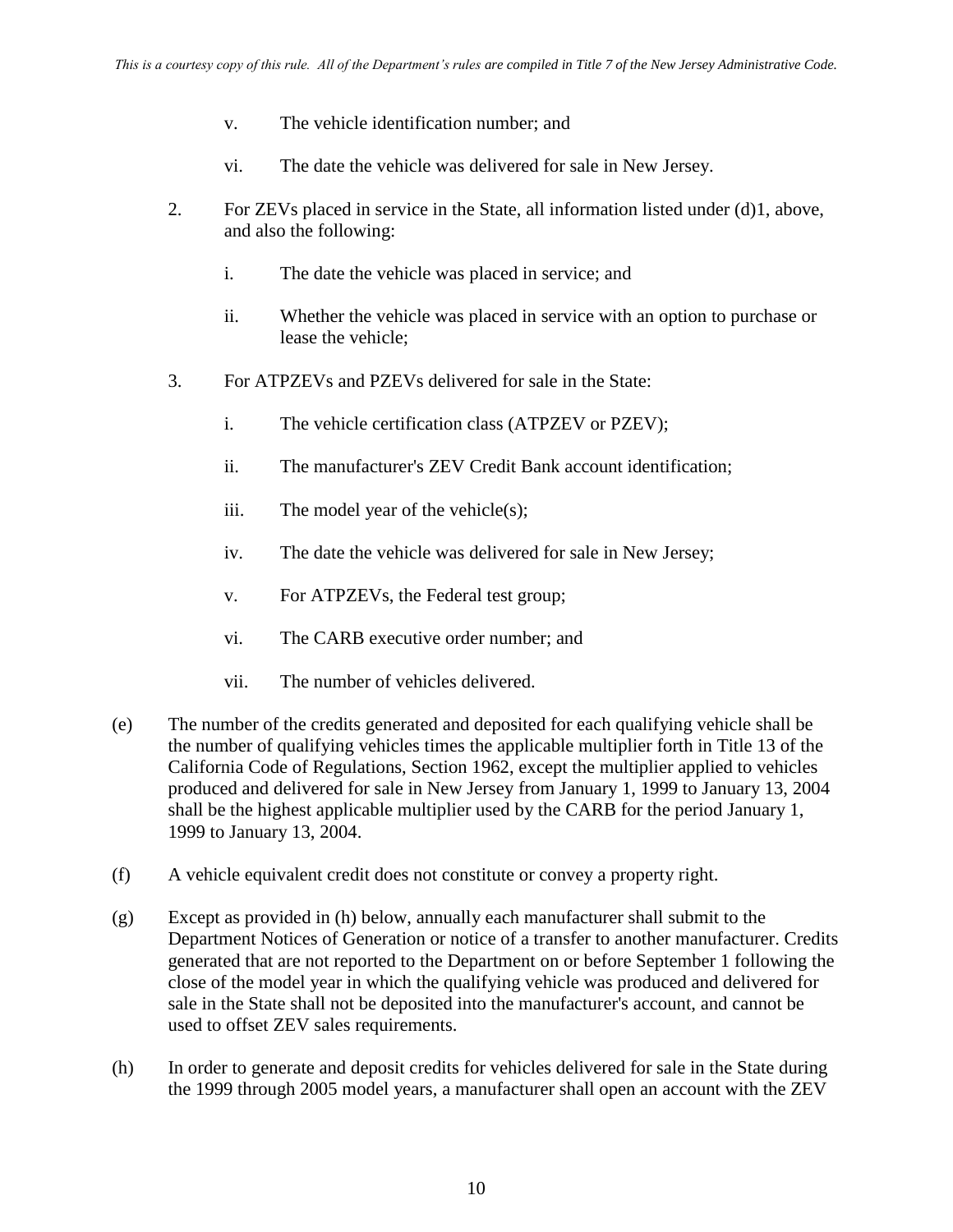Credit Bank and submit an appropriate Notice of Credit Generation to the Department on or before September 1, 2006.

- (*i*) A manufacturer with an account in the ZEV Credit Bank may acquire credits from another manufacturer with an account in the ZEV Credit Bank; however, if the credits are to be used for future compliance with the ZEV sales requirement at N.J.A.C. 7:27-29.6, the transaction must be recorded in the ZEV Credit Bank and certified by both parties to the transaction.
- (j) For each acquisition of credits from another manufacturer, the manufacturer from whom the credits are acquired shall supply the following information to the Department, on a form that the Department shall supply:
	- 1. The date of acquisition;
	- 2. The model year the credits were generated;
	- 3. The type of vehicle (NEV, ZEV type, ATPZEV or PZEV); and
	- 4. The number of credits in grams/mile NMOG.
- (k) The Department will verify all credits and, if discrepancies are found, will notify the manufacturer and adjust the account. The Department may audit an account at any time.
- (l) A manufacturer may deposit into its account in the ZEV Credit Bank a number of credits equal to its California credit balance as of January 2, 2008, multiplied by the California credit ratio. The deposit may be made only after all credit obligations for model years 2008 and earlier have been satisfied in California.
- (m) A manufacturer electing to deposit credits under (l), above, shall offer for sale in New Jersey in model years 2009 through 2011 any PZEV, AT-ZEV or ZEV, except Type III ZEVs, that it offers for sale in California during the same period.

#### **7:27-29.8 Fees**

- (a) Each intermediate volume and large volume vehicle manufacturer shall pay to the Department an annual fee of \$0.25 per vehicle for each passenger car and light-duty truck, including both Federal Tier 2 certified and California-certified vehicles, delivered for sale in New Jersey on or after January 1, 2005, and which vehicles the manufacturer has been required to report under Section D.6(a), "California Assembly-Line Test Procedures for 1983 and Subsequent Model-Year Passenger Cars, Light-Duty Trucks and Medium-Duty Vehicles," as set forth at Title 13, CCR, Section 2062.
- (b) For vehicles delivered for sale in calendar year 2005 and thereafter, each intermediate volume and large volume manufacturer shall report its New Jersey production numbers to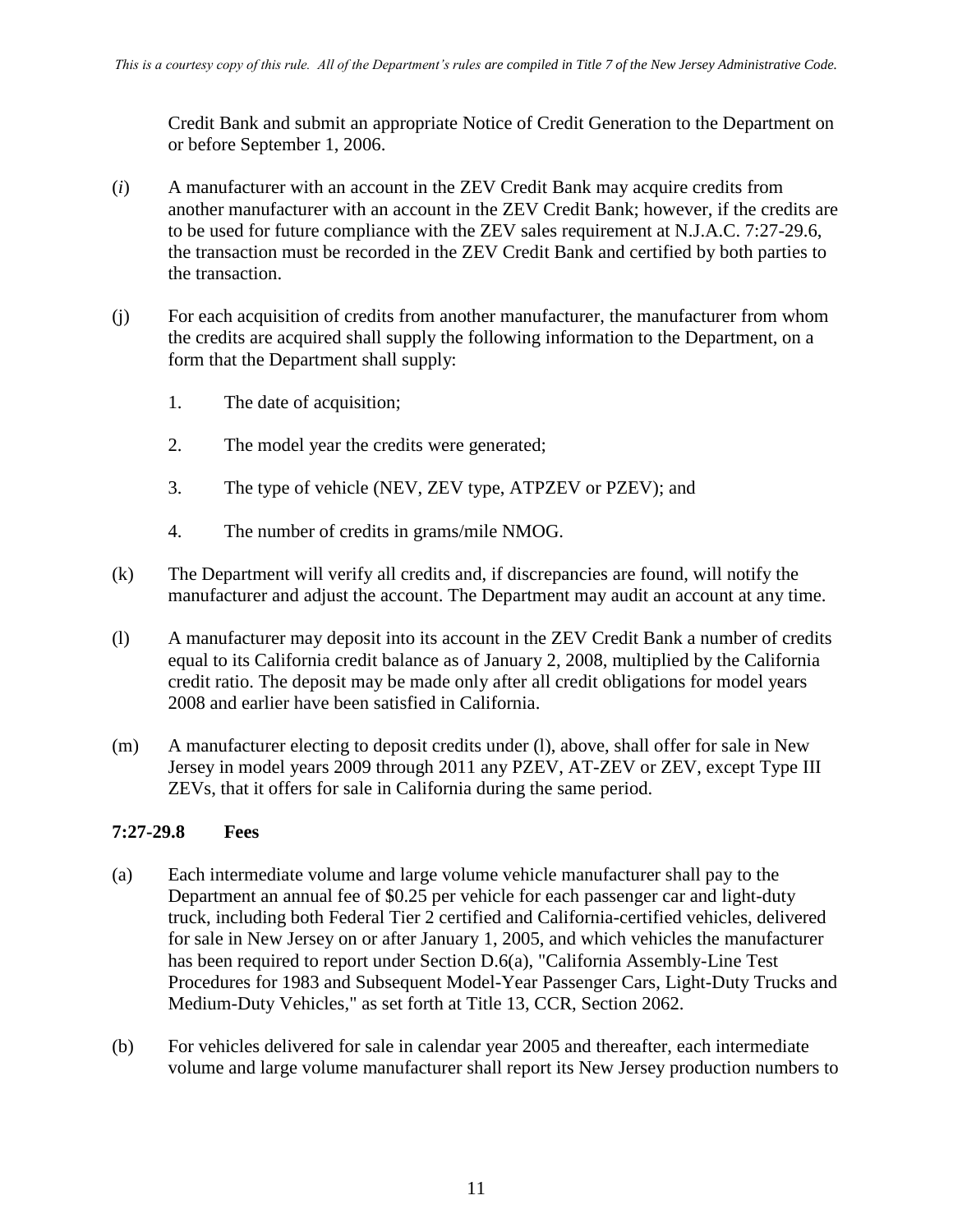the Department by March 1 of the succeeding calendar year.

- (c) The Department shall notify each manufacturer of the total fee due. The manufacturer shall remit the fee to the Department within 30 days after receipt of the Department's notice. Payment shall be made payable to the Treasurer, State of New Jersey.
- (d) An intermediate volume or large volume manufacturer failing to pay the fee shall not be permitted to open an account in the ZEV Credit Bank, or earn, deposit, use or acquire vehicle equivalent credits until such time as its fee and any unpaid balance are paid.

#### **7:27-29.9 Vehicle Testing**

- (a) Each new vehicle model subject to N.J.A.C. 7:27-29.3(a) shall satisfy the motor vehicle emission requirements of Title 13, CCR, Sections 1960.1, 1960.5, 1961, 1962, 1962.1, 1965, 1968.1, 1968.2, 1968.5, 1976, 1978, 2037, 2038, 2062, 2101, 2111, and 2235.
	- 1. A manufacturer shall demonstrate compliance by presenting to the Department upon request copies of the applicable Executive Order.
- (b) Each manufacturer of a vehicle subject to N.J.A.C. 7:27-29.3(a) shall conduct Inspection Testing and Quality Audit Testing in accordance with Title 13, CCR, Section 2062, and shall provide the test results to the Department upon request.
	- 1. A manufacturer shall demonstrate compliance by presenting to the Department upon request copies of the test results for testing conducted pursuant to N.J.A.C. 7:27-29.3(b) and the determination and findings made by the CARB.
- (c) Each new vehicle subject to N.J.A.C. 7:27-29.3(a), prior to being offered for sale in New Jersey, shall meet the motor vehicle emission requirements of Title 13, CCR, Section 1961, as determined by compliance testing, conducted by CARB in accordance with Title 13, CCR, Sections 2101 through 2110, 2150, and 2151.
	- 1. A manufacturer shall demonstrate compliance by presenting to the Department upon request copies of the test results for testing conducted pursuant to N.J.A.C. 7:27-29.3(c) and the determination and findings made by the CARB.
- (d) For the purposes of detection and repair of vehicles subject to this subchapter failing to meet the motor vehicle emission requirements of Title 13, CCR, Section 1961, the Department may conduct, after consultation with the CARB, in-use vehicle enforcement testing in accordance with the protocol and testing procedures in Title 13, CCR, Section 2140.
	- 1. A manufacturer shall demonstrate compliance by presenting to the Department upon request copies of the test results for testing conducted pursuant to N.J.A.C. 7:27-29.3(d) and the determination and findings made by the CARB.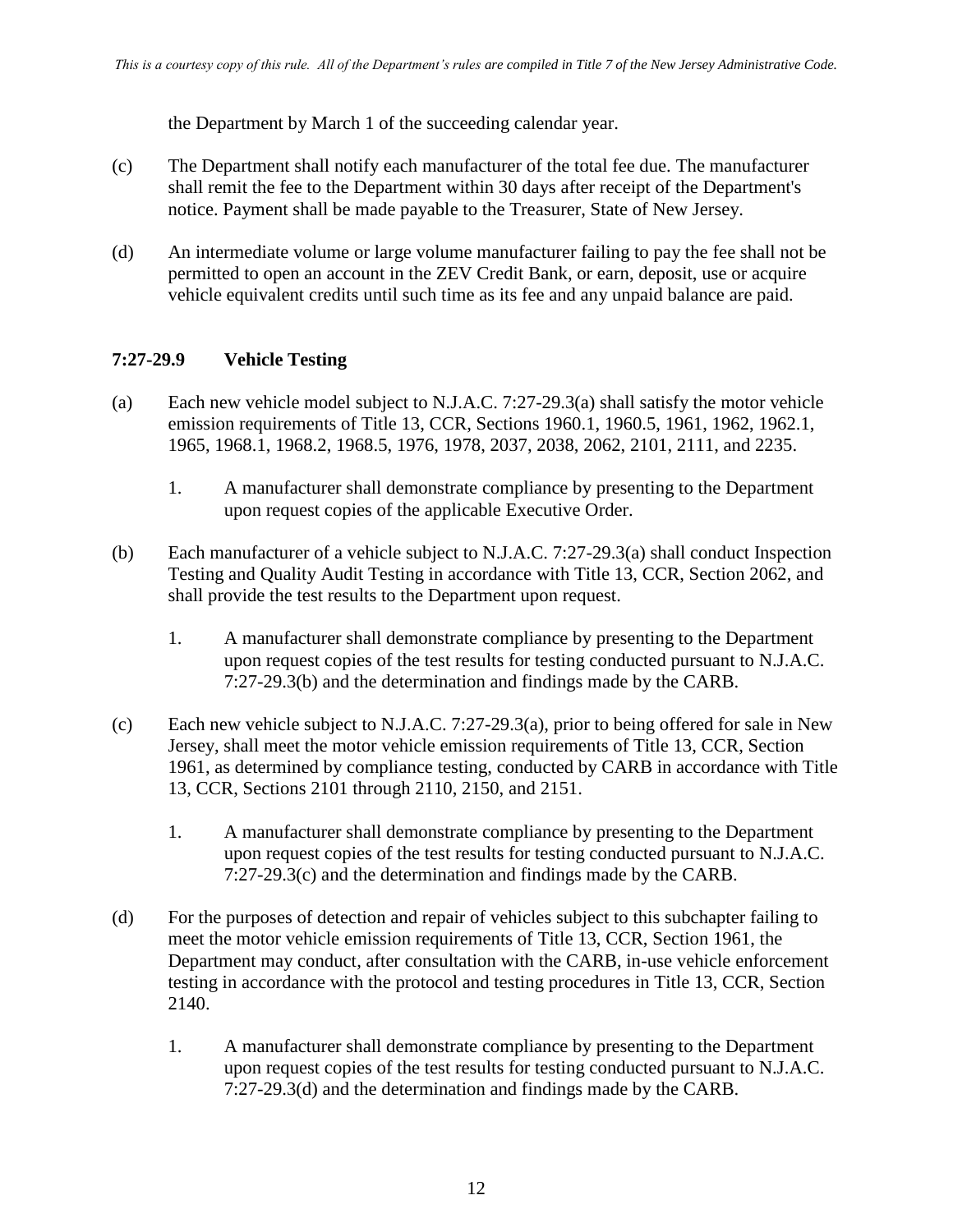# **7:27-29.10 Warranty**

- (a) Each manufacturer of a vehicle subject to N.J.A.C. 7:27-29.3(a) shall warrant to the ultimate purchaser and each subsequent purchaser that the vehicle shall comply over its period of warranty coverage with all requirements of Title 13, CCR, Sections 2035 through 2038, 2040, and 2041.
- (b) Each manufacturer of a vehicle subject to N.J.A.C. 7:27-29.3(a) shall submit to the Department upon request a Failure of Emission-Related Components report as defined at Title 13, CCR, Section 2144.
- (c) For purposes of compliance with (b) above, a manufacturer may submit copies of the Failure of Emission-Related Components report that are submitted to the CARB.

#### **7:27-29.11 Reporting requirements**

- (a) In addition to the reporting requirements in N.J.A.C. 7:27-29.7, ZEV Credit Bank, and 29.8, Fees, beginning with the 2009 model year, each manufacturer of a vehicle subject to N.J.A.C. 7:27-29.3(a) shall submit annually to the Department, no later than March 1 following the close of the model year, a report documenting total deliveries for sale in New Jersey of vehicles in each test group during that model year.
	- 1. For the 2009 model year, the report shall separately show deliveries for sale prior to January 1, 2009 and on and after January 1, 2009.
- (b) Beginning with the 2009 model year, each manufacturer of a vehicle subject to N.J.A.C. 7:27-29.3(a) shall submit annually to the Department, by no later than March 1 following the close of the model year, a report, prepared according to Title 13, CCR, Section 1961, calculating the NMOG fleet-wide average exhaust emission for the model year just ended for vehicles delivered for sale in New Jersey.
	- 1. For the 2009 model year, the report shall separately show deliveries for sale prior to January 1, 2009 and on and after January 1, 2009.

#### **7:27-29.12 Enforcement**

(a) The Department or its representative shall have the right to enter and inspect any site, building, equipment, or vehicle, or any portion thereof, at any time, in order to ascertain compliance or non-compliance with the Air Pollution Control Act, N.J.S.A. 26:2C-1 et seq., this subchapter, any exemption, or any order, consent order, agreement, or remedial action plan issued, approved or entered into pursuant thereto. Such right shall include, but not be limited to, the right to test or sample any material, motor vehicle or motor vehicle engine or any emissions therefrom, at the facility; to sketch or photograph any portion of the site, building, vehicles or motor vehicle engines; to copy or photograph any document or record necessary to determine such compliance or non-compliance; and to interview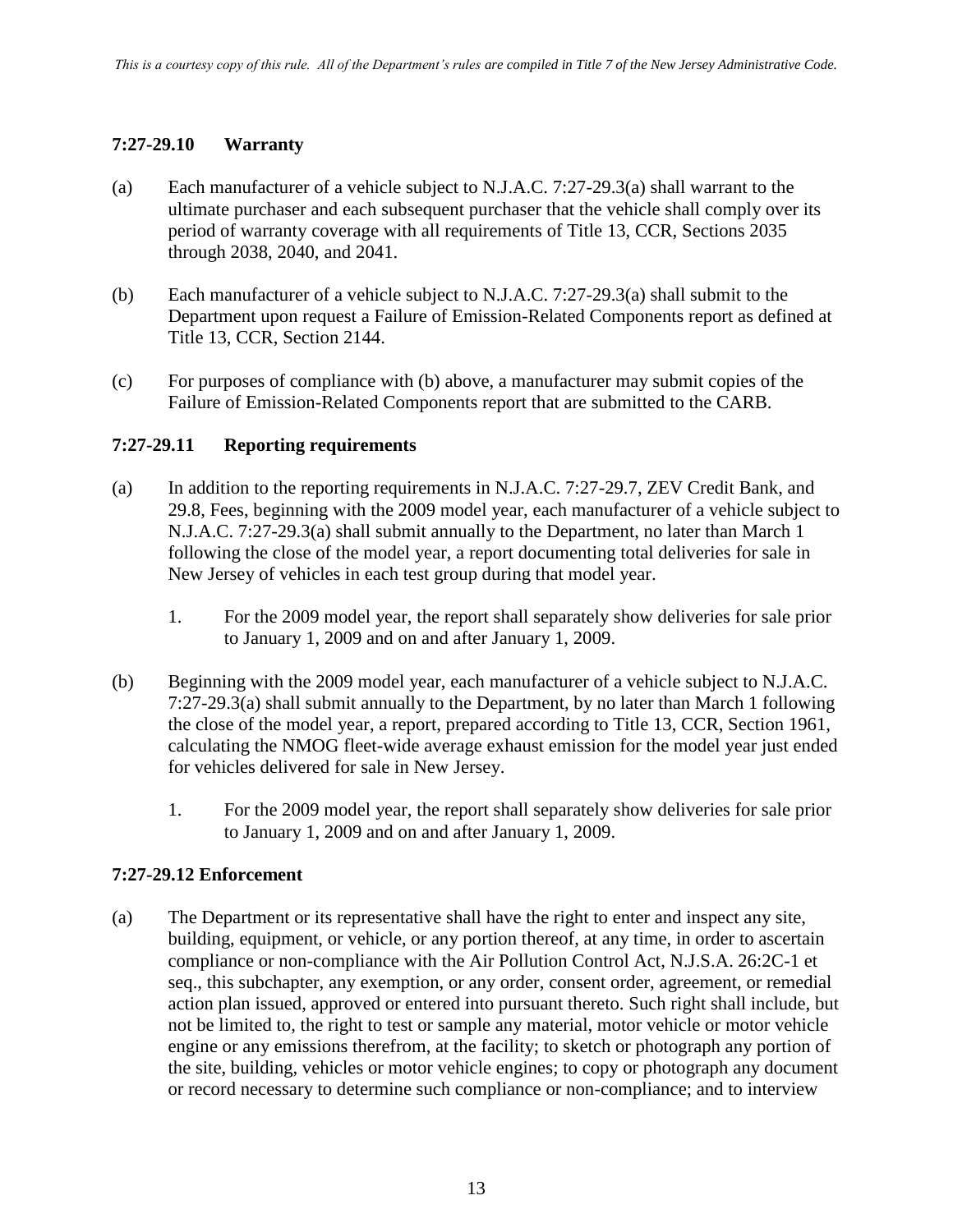any employees or representatives of the owner, operator or registrant. Such right shall be absolute and shall not be conditioned upon any action by the Department, except the presentation or appropriate credentials as requested and compliance with appropriate standard safety procedures.

- (b) Records to support any application, notice, report or amendment submitted to the Department under this subchapter shall be maintained for a period of no less than five years after submitting the information to the Department, and shall be made readily available to the Department upon request.
- (c) Failure to comply with any of the obligations or requirements of this subchapter shall subject the violator to an enforcement action pursuant to the provisions of N.J.S.A. 26:2C-19 and N.J.A.C. 7:27A-3.
- (d) Any order or enforcement action taken by the CARB to correct noncompliance with any section of Title 13, CCR, which action results in the recall of any vehicle pursuant to Title 13, CCR, sections 2109 through 2135, shall be applicable in New Jersey, except where the manufacturer demonstrates to the Department's satisfaction within 30 days of issuance of the CARB action that the action is not applicable to vehicles subject to N.J.A.C. 7:27-29.3(a).
- (e) Any emission-related recall campaign, voluntary or otherwise, initiated by any manufacturer pursuant to Title 13, CCR, Sections 2113 through 2121, shall extend to all similar vehicles subject to N.J.A.C. 7:27-29.3(a), except where the manufacturer demonstrates to the Department's satisfaction within 30 days of the CARB approval of the campaign that the campaign is not applicable to vehicles subject to N.J.A.C. 7:27-  $29.3(a)$ .

#### **7:27-29.13 Incorporation by reference**

- (a) Unless specifically excluded by this subchapter, when a provision of the CCR is incorporated by reference, all notes, comments, appendices, diagrams, tables, forms, figures, and publications are also incorporated by reference.
- (b) Prospective incorporation by reference means the ongoing process, beginning January 27, 2006, whereby all provisions of regulations incorporated into this subchapter from the CCR, as set forth in Table 1 below, are continually automatically updated in order to maintain consistency with the most current CCR. Thus, any supplements, amendments, and any other changes including, without limitation, repeals or stays that affect the meaning or operational status of a California rule, brought about by either judicial or administrative action and adopted or otherwise noticed by the state of California, shall be paralleled by a similar change to the New Jersey rule so that the New Jersey rule will have the same meaning and status as its California counterpart. Similarly, to maintain consistency, all applicable new California regulations are also adopted into this subchapter by this automatic process.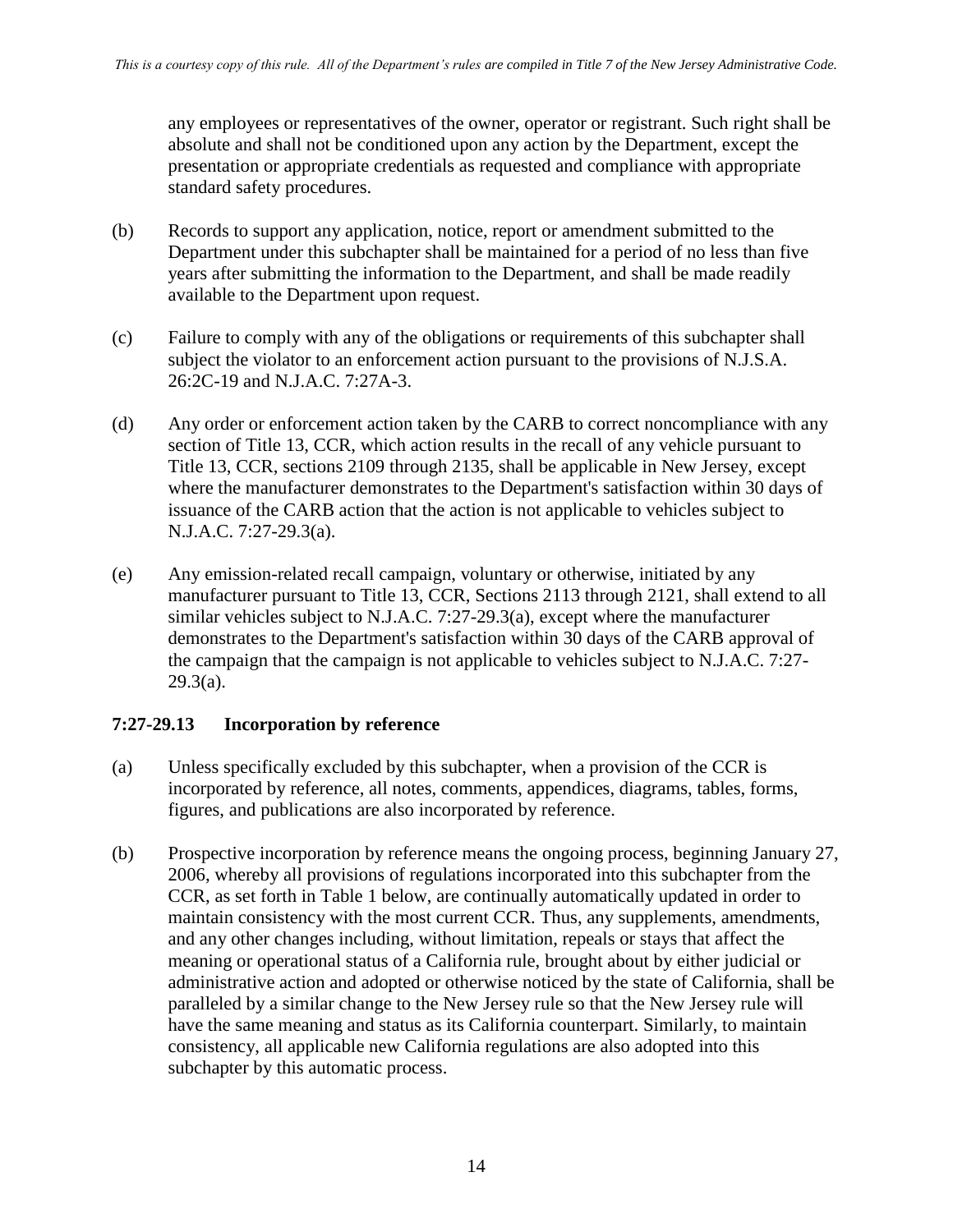- (c) Provisions of the CCR that are excluded from incorporation by reference in these rules are excluded in their entirety, unless otherwise specified. If there is a cross reference to a California citation which was not specifically incorporated, the cross referenced citation is not incorporated by virtue of the cross reference. Provisions that have been excluded from incorporation by reference are also excluded from the process of prospective incorporation by reference.
- (d) In the event that there are inconsistencies or duplications in the requirements of the provisions incorporated by reference from the CCR and the rules set forth in this subchapter, the provisions incorporated by reference from the CCR shall prevail.
- (e) Nothing in these provisions incorporated by reference from the CCR shall affect the Department's authority to enforce statutes, rules, permits or orders administered or issued by the Commissioner.
- (f) On or after January 27, 2006, new California rules, amendments, supplements, and other changes, brought about through administrative or judicial action, automatically incorporated through the prospective incorporation by reference process, shall be effective upon publication in the California Regulatory Notice Register and operative on the operative date cited by California in the relevant California Regulatory Notice Register notice, unless the Department publishes a notice of proposal repealing the adoption in New Jersey of the California regulation in whole or in part, and/or proposing to otherwise amend the affected State rules.
- (g) The following documents and sources are incorporated by reference within this subchapter:

#### Table 1

#### California Code of Regulations (CCR)

Title 13 Provisions Incorporated by Reference

Title 13, CCR Title

Chapter 1 Motor Vehicle Pollution Control Devices

> Article 1 General Provisions

Section 1900 Definitions

Article 2

Approval of Motor Vehicle Pollution Control Devices (New Vehicles) Section 1956.8(g) and (h) Exhaust Emission Standards and Test Procedures – 1985 and

Subsequent Model Heavy Duty Engines and Vehicles

15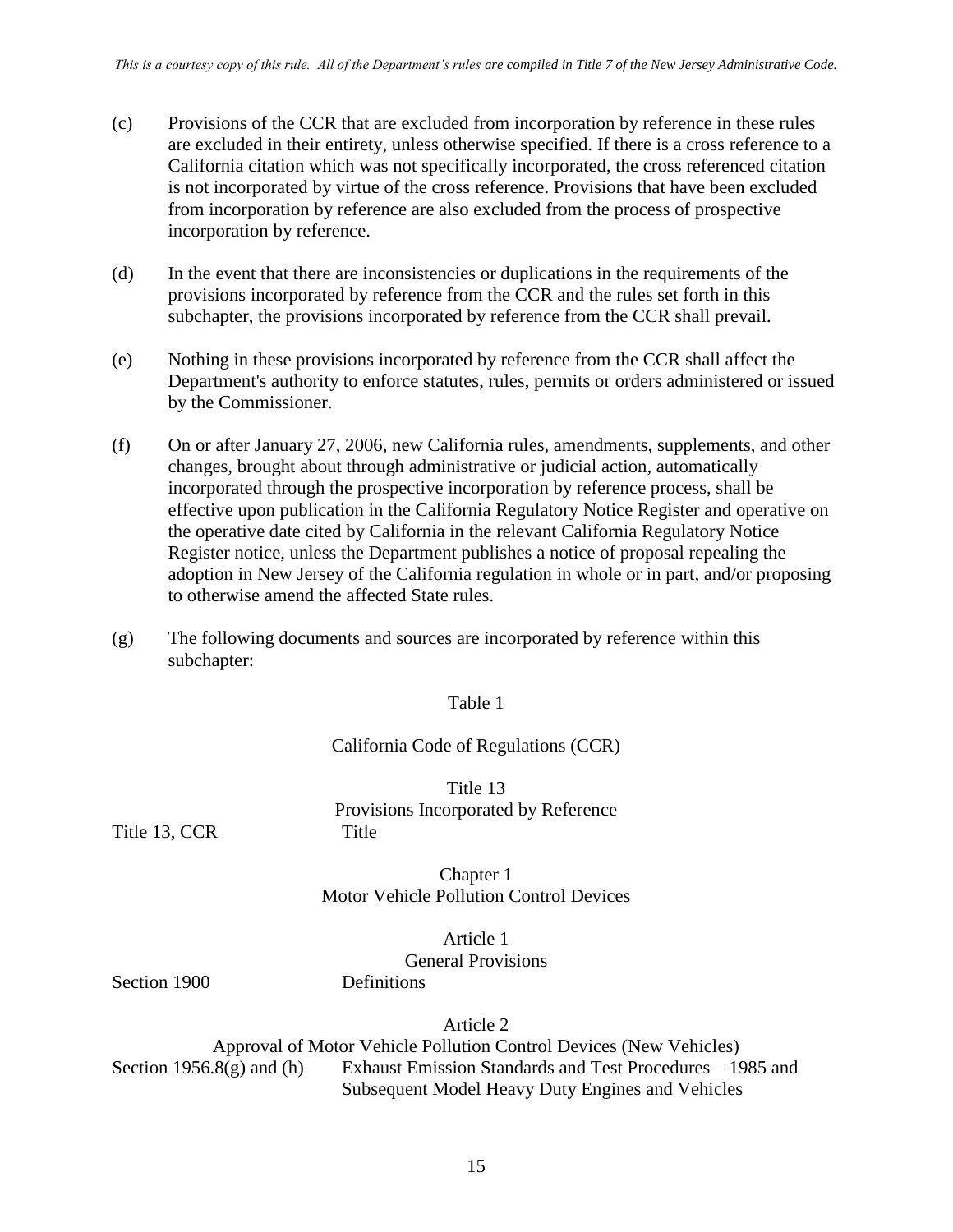| Section 1960.1 | Exhaust Emission Standards and Test Procedures - 1981 and<br>through 2006 Model Passenger Cars, Light-Duty and Medium-                                                                     |
|----------------|--------------------------------------------------------------------------------------------------------------------------------------------------------------------------------------------|
| Section 1961   | <b>Duty Vehicles</b><br>Exhaust Emission Standards and Test Procedures – 2004 and<br>Subsequent Model Passenger Cars, Light-Duty Trucks and                                                |
| Section 1961.1 | <b>Medium-Duty Vehicles</b><br>Greenhouse Gas Exhaust Emission Standards and Test Procedures<br>- 2009 and Subsequent Model Passenger Cars, Light-Duty<br>Trucks, and Medium-Duty Vehicles |
| Section 1962   | Zero Emission Vehicle Standards for 2005 and Subsequent Model<br>Passenger Cars, Light-Duty Trucks and Medium-Duty Vehicles                                                                |
| Section 1965   | Emission Control and Smog Index Labels - 1979 and Subsequent<br><b>Model Year Vehicles</b>                                                                                                 |
| Section 1968.1 | Malfunction and Diagnostic System Requirements – 1994 and<br>Subsequent Model Year Passenger Cars, Light-Duty Trucks and<br><b>Medium-Duty Vehicles</b>                                    |
| Section 1968.2 | Malfunction and Diagnostic System Requirements – 2004 and<br>Subsequent Model Year Passenger Cars, Light-Duty Trucks and<br><b>Medium-Duty Vehicles</b>                                    |
| Section 1968.5 | Enforcement of Malfunction and Diagnostic System<br>Requirements for 2004 and Subsequent Model Year Passenger<br>Cars, Light-Duty Trucks, and Medium-Duty Vehicles and Engines             |
| Section 1976   | Standards and Test Procedures for Motor Vehicle Fuel<br><b>Evaporative Emissions</b>                                                                                                       |
| Section 1978   | Standards and Test Procedures for Vehicle Refueling Emissions                                                                                                                              |
|                | Article 6                                                                                                                                                                                  |
|                | <b>Emission Control System Warranty</b>                                                                                                                                                    |
| Section 2035   | Purpose, Applicability and Definitions                                                                                                                                                     |
| Section 2036   | Defects Warranty Requirements for 1979 through 1989 Model                                                                                                                                  |
|                | Year Passenger Cars, Light-Duty Trucks and Medium-Duty                                                                                                                                     |
|                | Vehicles; 1979 and Subsequent Model Year Motorcycles and                                                                                                                                   |
|                | Heavy-Duty Vehicles; and Motor Vehicle Engines Used in Such<br>Vehicles                                                                                                                    |
| Section 2037   | Defects Warranty Requirements for 1990 and Subsequent Model                                                                                                                                |
|                | Year Passenger Cars, Light-Duty Trucks and Medium-Duty                                                                                                                                     |
|                | Vehicles and Motor Vehicle Engines Used in Such Vehicles                                                                                                                                   |
| Section 2038   | Performance Warranty Requirements for 1990 and Subsequent                                                                                                                                  |
|                | Model Year Passenger Cars, Light-Duty Trucks and Medium-                                                                                                                                   |
|                | Duty Vehicles and Motor Vehicle Engines Used in Such Vehicles                                                                                                                              |
| Section 2039   | <b>Emission Control System Warranty Statement</b>                                                                                                                                          |
| Section 2040   | <b>Vehicle Owner Obligations</b>                                                                                                                                                           |
| Section 2041   | Mediation; Finding of Warrantable Condition                                                                                                                                                |
| Section 2046   | <b>Defective Catalyst</b>                                                                                                                                                                  |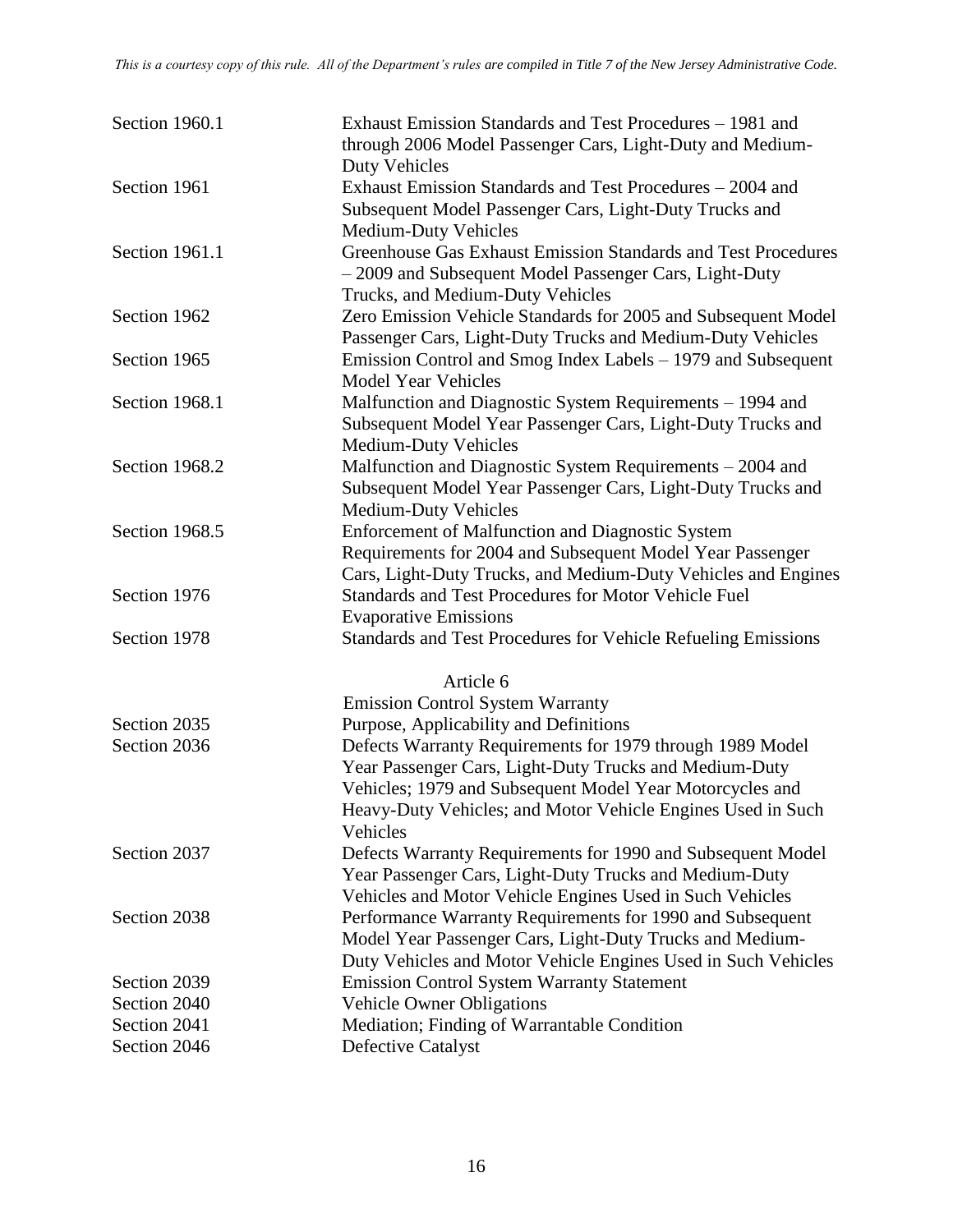#### Chapter 2 Enforcement of Vehicle Emission Standards and Enforcement Testing

|              | Article 1                                                         |
|--------------|-------------------------------------------------------------------|
|              | <b>Assembly Line Testing</b>                                      |
| Section 2062 | Assembly-line Test Procedures 1998 and Subsequent Model-years     |
|              | Article 2                                                         |
|              | Enforcement of New and In-use Vehicle Standards                   |
| Section 2101 | Compliance Testing and Inspection – New Vehicle Selection,        |
|              | <b>Evaluation and Enforcement Action</b>                          |
| Section 2109 | <b>New Vehicle Recall Provisions</b>                              |
| Section 2110 | Remedial Action for Assembly-Line Quality Audit Testing of        |
|              | Less than a Full Calendar Quarter of Production Prior to the 2001 |
|              | Model-Year                                                        |
|              | Article 2.1                                                       |
|              | Procedures for In-Use Vehicle Voluntary and Influenced Recalls    |
| Section 2111 | Applicability                                                     |
| Section 2112 | Definitions                                                       |
|              | Appendix A to Article 2.1                                         |
| Section 2113 | Initiation and Approval of Voluntary and Influenced Recalls       |
| Section 2114 | <b>Voluntary and Influenced Recall Plans</b>                      |
| Section 2115 | <b>Eligibility for Repair</b>                                     |
| Section 2116 | Repair Label                                                      |
| Section 2117 | Proof of Correction Certificate                                   |
| Section 2118 | Notification                                                      |
| Section 2119 | Record keeping and Reporting Requirements                         |
| Section 2120 | Other Requirements Not Waived                                     |
| Section 2121 | Penalties                                                         |
|              | Article 2.2                                                       |
|              | Procedures for In-Use Vehicle Ordered Recalls                     |
| Section 2122 | <b>General Provisions</b>                                         |
| Section 2123 | Initiation and Notification of Ordered Emission-Related Recalls   |
| Section 2124 | <b>Availability of Public Hearing</b>                             |
| Section 2125 | <b>Ordered Recall Plan</b>                                        |
| Section 2126 | Approval and Implementation of Recall Plan                        |
| Section 2127 | Notification of Owners                                            |
| Section 2128 | Repair Label                                                      |
| Section 2129 | Proof of Correction Certificate                                   |
| Section 2130 | <b>Capture Rates and Alternative Measures</b>                     |
| Section 2131 | <b>Preliminary Tests</b>                                          |
| Section 2132 | <b>Communication with Repair Personnel</b>                        |
| Section 2133 | Record keeping and Reporting Requirements                         |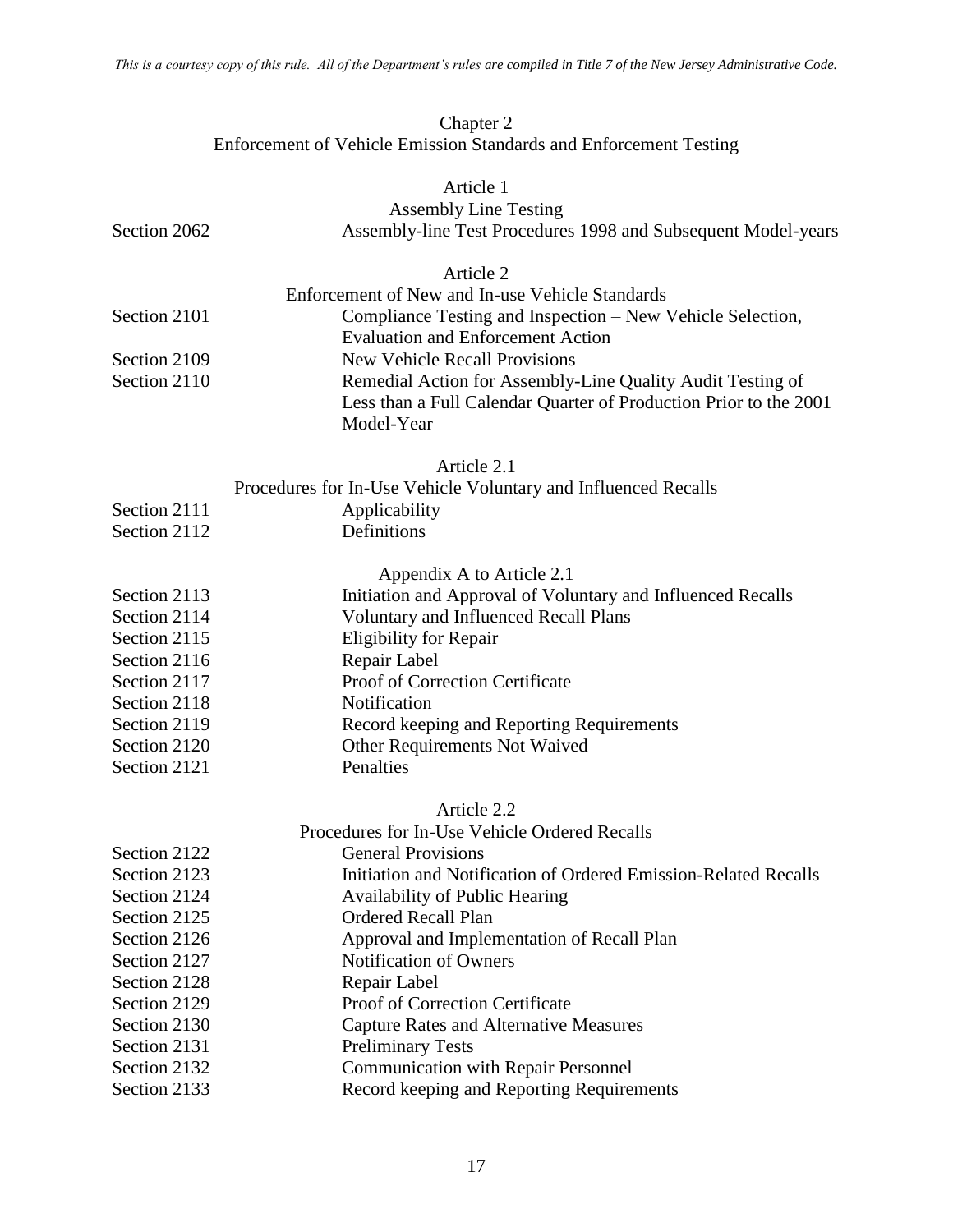| Section 2135 | <b>Extension of Time</b> |
|--------------|--------------------------|
|              |                          |

Article 2.3 In-Use Vehicle Enforcement Test Procedures Section 2136 General Provisions Section 2137 Vehicle Selection Section 2138 Restorative Maintenance Section 2139 Testing

# Section 2140 Notification of In-Use Results

#### Article 2.4

|              | Procedures for Reporting Failure of Emission-Related Components |
|--------------|-----------------------------------------------------------------|
| Section 2141 | <b>General Provisions</b>                                       |
| Section 2142 | <b>Alternative Procedures</b>                                   |
| Section 2143 | <b>Failure Levels Triggering Recall</b>                         |
| Section 2144 | <b>Emission Warranty Information Report</b>                     |
| Section 2145 | <b>Field Information Report</b>                                 |
| Section 2146 | <b>Emissions Information Report</b>                             |
| Section 2147 | Demonstration of Compliance with Emission Standards             |
| Section 2148 | <b>Evaluation of Need for Recall</b>                            |
| Section 2149 | Notification of Subsequent Action                               |

#### Chapter 3

|              | <b>Surveillance Testing</b>           |
|--------------|---------------------------------------|
| Section 2150 | Assembly-Line Surveillance            |
| Section 2151 | New Motor Vehicle Dealer Surveillance |

Chapter 4.4

#### Specifications for Fill Pipes and Openings of Motor Vehicle Fuel Tanks Section 2235 Requirements

#### (h) Any of the documents in (e) above may be obtained by contacting:

Department of Environmental Protection Division of Air Quality Office of Air Quality Management Bureau of Mobile Sources 401 East State Street Mail Code 401-03G PO Box 420 Trenton, New Jersey 08625-0420 Attention: LEV Program

They may also be obtained by contacting: